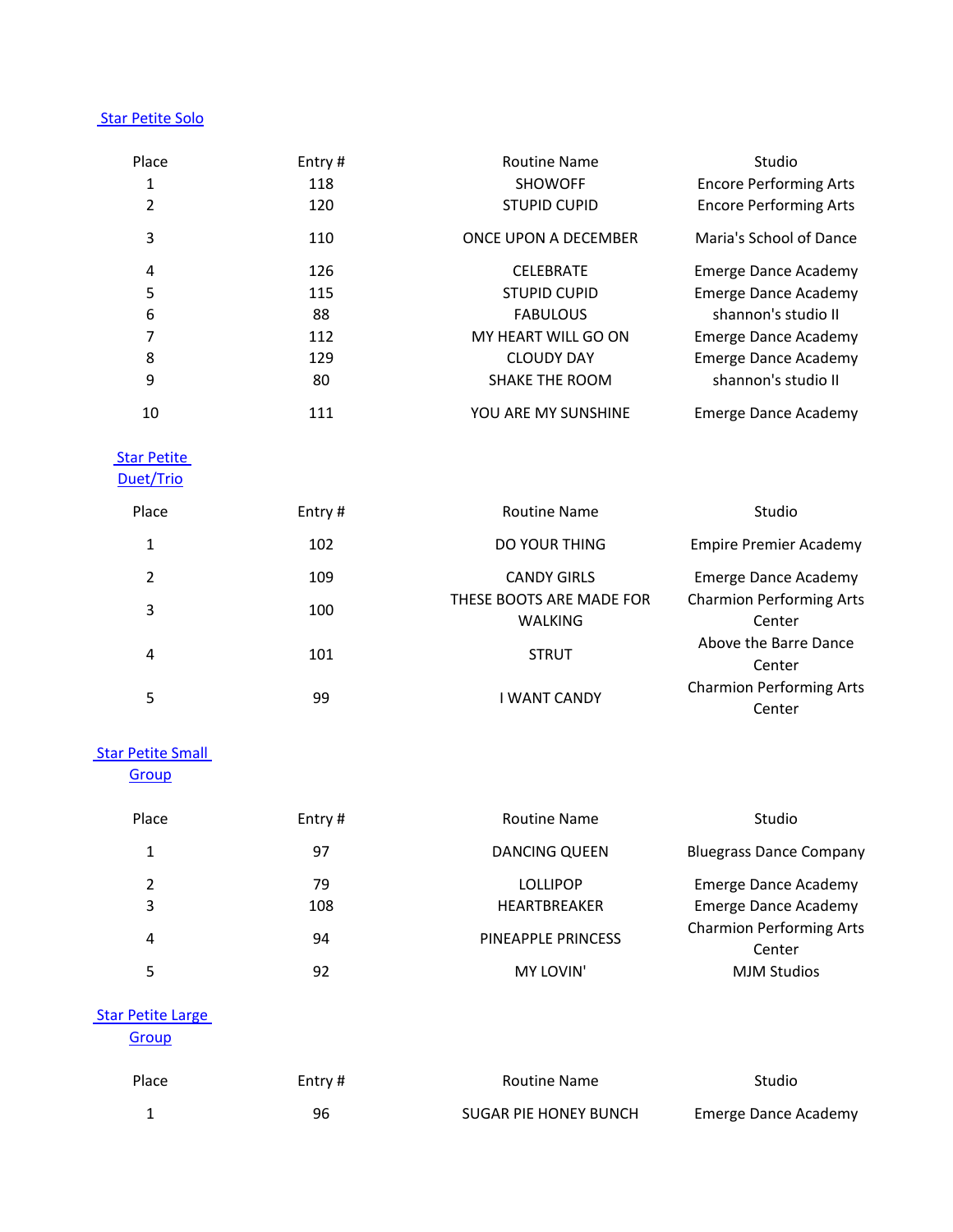| ۰. | ۰. |             |   |  |
|----|----|-------------|---|--|
|    |    |             |   |  |
|    |    | ł<br>I<br>٦ | I |  |
|    |    |             |   |  |
|    |    |             |   |  |

103 LOCOMOTION Emerge Dance Academy

## **Star Junior Solo**

| Place                           | Entry# | <b>Routine Name</b>           | Studio                                    |
|---------------------------------|--------|-------------------------------|-------------------------------------------|
| 1                               | 192    | <b>MILLION DREAMS</b>         | <b>Encore Performing Arts</b>             |
| $\overline{2}$                  | 196    | A CHRISTMAS SONG              | <b>Bluegrass Dance Company</b>            |
| 3                               | 193    | <b>BELLYACHE</b>              | <b>Bluegrass Dance Company</b>            |
| 4                               | 181    | <b>BORN TO ENTERTAIN</b>      | shannon's studio II                       |
| 5                               | 200    | 99 RED BALLOONS               | <b>Emerge Dance Academy</b>               |
| 6                               | 199    | HIT ME WITH A HOT NOTE        | <b>Emerge Dance Academy</b>               |
| 7                               | 195    | THE MAD HATTER                | shannon's studio II                       |
| 8                               | 194    | <b>BIGGER IS BETTER</b>       | shannon's studio II                       |
| 9                               | 198    | CANDYLAND                     | <b>Emerge Dance Academy</b>               |
| 10                              | 188    | <b>SPEECHLESS</b>             | Maria's School of Dance                   |
| <b>Star Junior</b><br>Duet/Trio |        |                               |                                           |
| Place                           | Entry# | <b>Routine Name</b>           | Studio                                    |
| 1                               | 166    | FRIENDS TILL THE END          | shannon's studio II                       |
| 2                               | 169    | DANCE FOR ME                  | <b>Emerge Dance Academy</b>               |
| 3                               | 167    | <b>SISTERS</b>                | <b>Charmion Performing Arts</b><br>Center |
| 4                               | 160    | <b>INSTRUCTION</b>            | Above the Barre Dance<br>Center           |
| 5                               | 161    | <b>BACK TO FOREVER</b>        | <b>Emerge Dance Academy</b>               |
| <b>Star Junior Small</b>        |        |                               |                                           |
| Group                           |        |                               |                                           |
| Place                           | Entry# | <b>Routine Name</b>           | Studio                                    |
| 1                               | 132    | <b>LITTLE PARTY</b>           | The Dance Company                         |
| $\overline{2}$                  | 170    | WHAT A WONDERFUL WOMAN        | <b>Bluegrass Dance Company</b>            |
| 3                               | 133    | <b>LOST BOYS</b>              | shannon's studio II                       |
| 4                               | 136    | TRIP A LITTLE LIGHT FANTASTIC | Maria's School of Dance                   |
| 5                               | 149    | SUIT                          | The Dance Company                         |

# **Star Junior Large**

**[Group](/dsv2/admin/score_list.php?events_reportsID=22)** 

| Place | Entry # | <b>Routine Name</b> | Studio                      |
|-------|---------|---------------------|-----------------------------|
|       |         | <b>MONSTER</b>      | <b>Emerge Dance Academy</b> |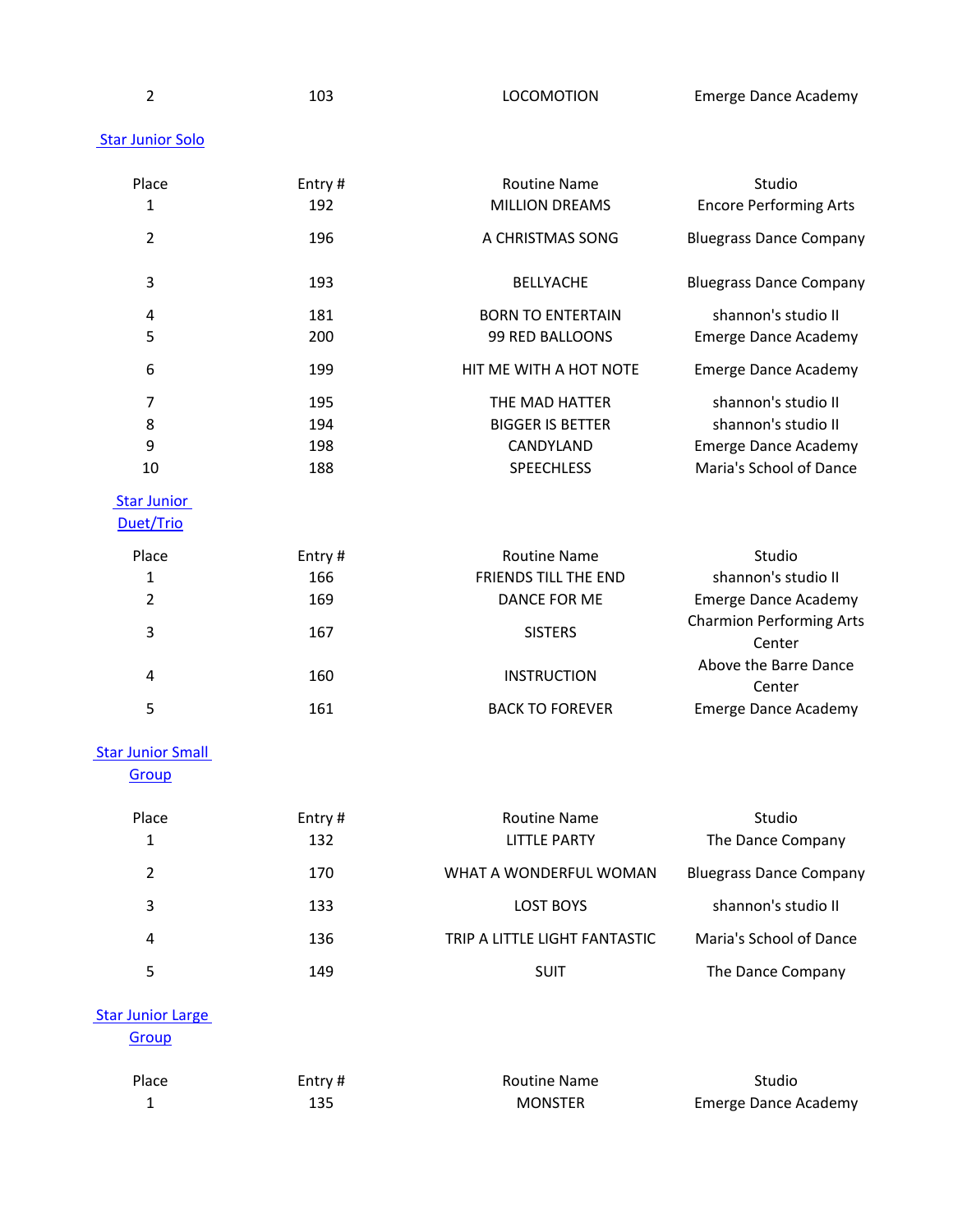[Star Junior](/dsv2/admin/score_list.php?events_reportsID=23)  [Line/Prod.](/dsv2/admin/score_list.php?events_reportsID=23)

| Entry# | <b>Routine Name</b>          | Studio                          |
|--------|------------------------------|---------------------------------|
| 137    | <b>GREASE</b>                | <b>Bluegrass Dance Company</b>  |
|        |                              |                                 |
| Entry# | <b>Routine Name</b>          | Studio                          |
| 346    | ARE YOU WITH ME              | The Dance Company               |
| 353    | <b>EVIL LIKE ME</b>          | shannon's studio II             |
| 341    | <b>RESCUE</b>                | Miami Valley Dance<br>Academy   |
| 336    | <b>LUCKY</b>                 | <b>Encore Performing Arts</b>   |
| 342    | HOLD ONTO ME                 | The Dance Company               |
| 333    | <b>SINKING FEELING</b>       | The Dance Company               |
| 339    | <b>FALLING</b>               | The Dance Company               |
| 334    | <b>NAILS HAIR HIPS HEELS</b> | Above the Barre Dance<br>Center |
| 330    | <b>HAPPY</b>                 | The Dance Company               |
| 332    | DO IT LIKE THIS              | shannon's studio II             |
|        |                              |                                 |
| Entry# | <b>Routine Name</b>          | Studio                          |
| 229    | <b>NEVER GROW UP</b>         | Maria's School of Dance         |
| 231    | HOLD ON                      | Miami Valley Dance<br>Academy   |
| 226    | <b>FEVER</b>                 | Miami Valley Dance<br>Academy   |
| 233    | WHAT IS THIS FEELING         | Maria's School of Dance         |
| 230    | <b>I REMEMBER</b>            | <b>Bluegrass Dance Company</b>  |
|        |                              |                                 |

#### **Star Teen Small [Group](/dsv2/admin/score_list.php?events_reportsID=24)**

| Place | Entry# | Routine Name             | Studio                          |
|-------|--------|--------------------------|---------------------------------|
|       | 275    | <b>BLACK &amp; WHITE</b> | The Dance Company               |
| 2     | 300    | <b>DEEPER</b>            | The Dance Company               |
| 3     | 321    | <b>PRODIGY</b>           | The Dance Company               |
| 4     | 283    | <b>CONCEITED</b>         | Above the Barre Dance<br>Center |
|       | 322    | SIGN OF THE TIMES        | <b>Bluegrass Dance Company</b>  |

 [Star Teen](/dsv2/admin/score_list.php?events_reportsID=26)  [Line/Production](/dsv2/admin/score_list.php?events_reportsID=26)

Place Entry # Entry # Routine Name Change Studio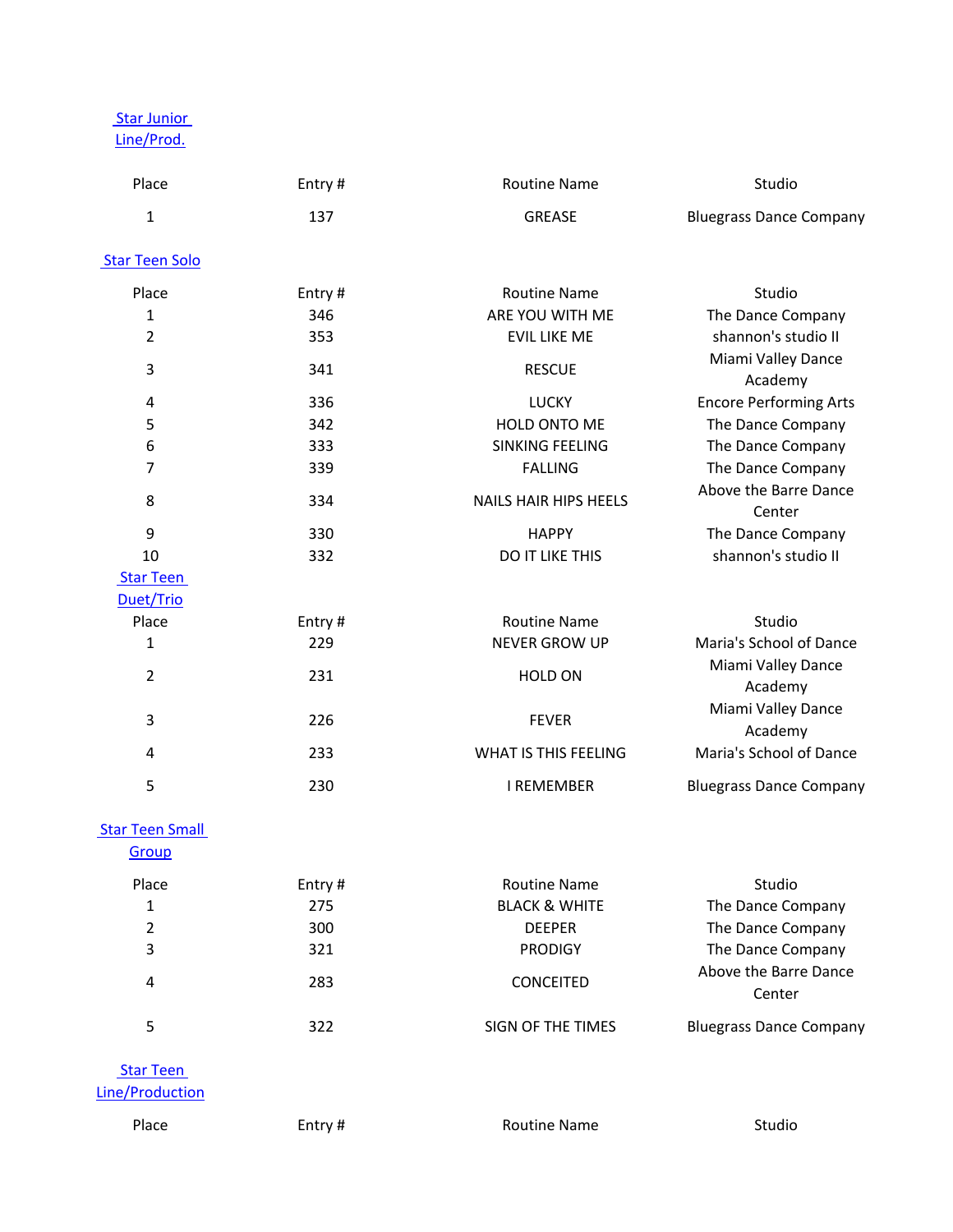Top Score 294 294 BEATLES The Dance Company

#### [Star Senior Solo](/dsv2/admin/score_list.php?events_reportsID=4)

| Place                                                         | Entry#           | <b>Routine Name</b>                       | Studio                                             |
|---------------------------------------------------------------|------------------|-------------------------------------------|----------------------------------------------------|
| $\mathbf{1}$                                                  | $\mathbf{3}$     | IT'S ALWAYS BEEN YOU                      | Miami Valley Dance<br>Academy                      |
| $\overline{2}$                                                | $\mathbf{1}$     | YOU ARE BEAUTIFUL                         | <b>Bluegrass Dance Company</b>                     |
| $\mathbf{3}$                                                  | $\boldsymbol{9}$ | JE TE LAISSERAI DES MOTS                  | Miami Valley Dance<br>Academy                      |
| 4<br>5                                                        | 4<br>5           | WAVES<br><b>FACE MY FEARS</b>             | Maria's School of Dance<br>Maria's School of Dance |
| 6                                                             | $\overline{2}$   | WOMANIZER                                 | Above the Barre Dance<br>Center                    |
| $\overline{7}$                                                | 12               | <b>FALLIN</b>                             | <b>Emerge Dance Academy</b>                        |
| 8                                                             | 11               | MAKE EM LAUGH                             | Maria's School of Dance                            |
| 9                                                             | 8                | SHE DOESN'T SLEEP                         | <b>Charmion Performing Arts</b><br>Center          |
| 10                                                            | 6                | <b>MADNESS</b>                            | <b>Charmion Performing Arts</b><br>Center          |
| <b>Star Senior</b><br>Duet/Trio                               |                  |                                           |                                                    |
| Place                                                         | Entry#           | <b>Routine Name</b>                       | Studio                                             |
| 1                                                             | 255              | HOW YOU LIKE THAT                         | The Dance Company                                  |
| <b>Power Petite Solo</b>                                      |                  |                                           |                                                    |
| Place<br><b>Top Score</b><br><b>Power Petite</b><br>Duet/Trio | Entry#<br>130    | <b>Routine Name</b><br>ANGEL BY THE WINGS | Studio<br><b>Emerge Dance Academy</b>              |
| Place                                                         | Entry#           | <b>Routine Name</b>                       | Studio                                             |
| 1                                                             | 105              | <b>BIG NOISE</b>                          | Rapture Dance Company                              |
| <b>Power Junior Small</b><br>Group                            |                  |                                           |                                                    |
| Place                                                         | Entry#           | <b>Routine Name</b>                       | Studio                                             |
| $\mathbf{1}$                                                  | 139              | I'VE GOT A DREAM                          | The Turning Pointe Dance<br>Studio                 |
| $\overline{2}$                                                | 153              | <b>DOWN BY THE RIVER</b>                  | The Turning Pointe Dance<br>Studio                 |
| 3                                                             | 164              | PELICANS WE                               | The Turning Pointe Dance<br>Studio                 |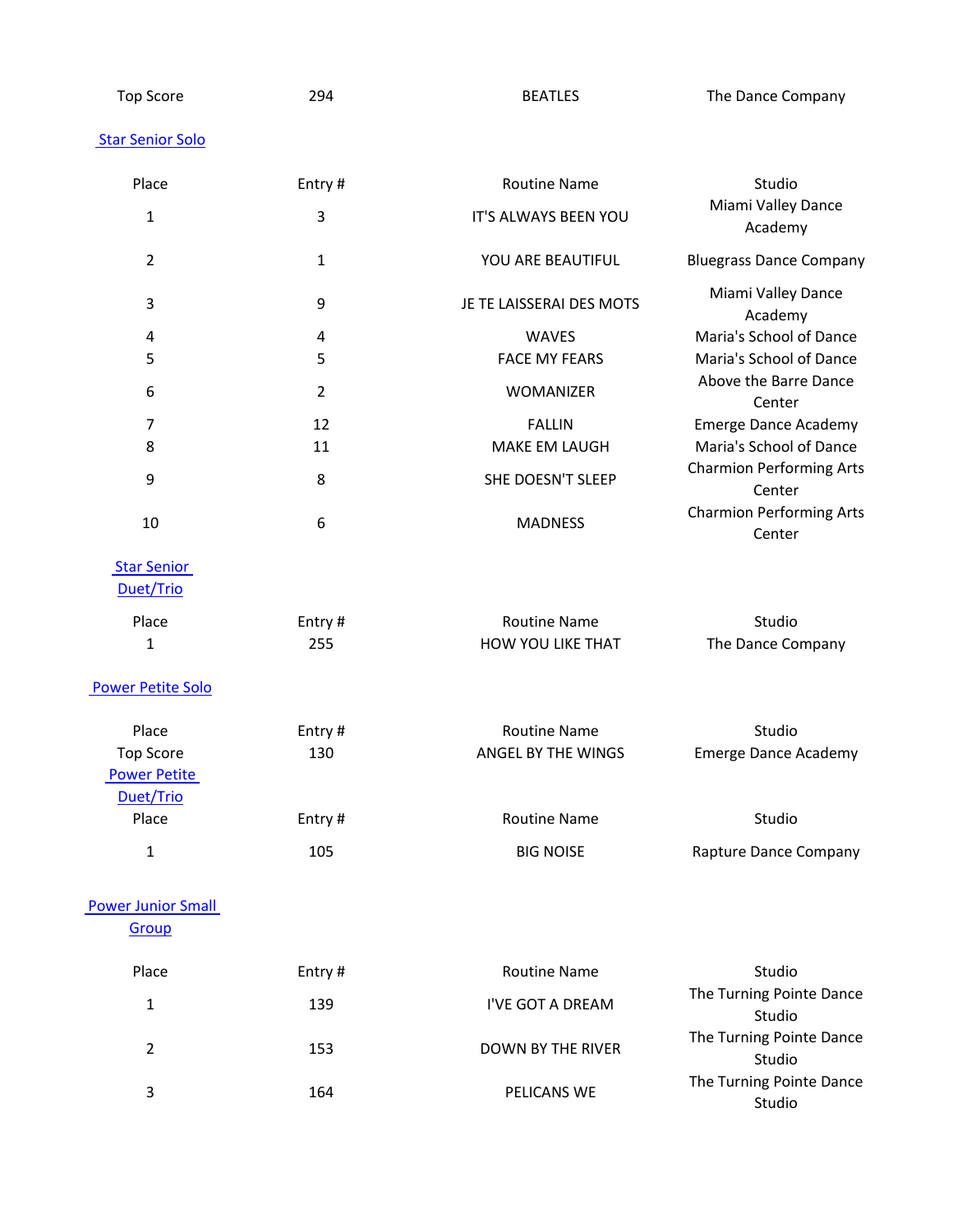| 4  | 145 | <b>SOUTHERN NIGHTS</b> | The Turning Pointe Dance<br>Studio        |
|----|-----|------------------------|-------------------------------------------|
| 5  | 171 | <b>HONOR TO US ALL</b> | The Turning Pointe Dance                  |
| 6  | 143 | DANCE BOP A SHOO BOP   | Cunningham Dance Studio                   |
|    | 144 | <b>STRONG</b>          | Rapture Dance Company                     |
| 8  | 154 | <b>COOTIES</b>         | <b>Charmion Performing Arts</b><br>Center |
| 9  | 141 | <b>MR BLUE SKY</b>     | <b>Charmion Performing Arts</b><br>Center |
| 10 | 138 | ROCK N ROLL            | Rapture Dance Company                     |

## [Power Junior Solo](/dsv2/admin/score_list.php?events_reportsID=35)

| Place | Entry# | <b>Routine Name</b>        | Studio                             |
|-------|--------|----------------------------|------------------------------------|
| 1     | 209    | <b>RAINBOW</b>             | The Turning Pointe Dance<br>Studio |
| 2     | 207    | SPIRIT IN THE DARK         | <b>Bluegrass Dance Company</b>     |
| 3     | 213    | MEET ME AT THE ROXY        | <b>Encore Performing Arts</b>      |
| 4     | 201    | SOMEWHERE OVER THE RAINBOW | <b>Emerge Dance Academy</b>        |
| 5     | 219    | I FEEL GOOD                | <b>Emerge Dance Academy</b>        |
| 6     | 203    | <b>MAMA KNOWS BEST</b>     | Emerge Dance Academy               |
| 7     | 212    | <b>LEGENDS</b>             | <b>Empire Premier Academy</b>      |
| 8     | 208    | LIVE IN A WORLD            | <b>Encore Performing Arts</b>      |
| 9     | 211    | <b>RED</b>                 | The Turning Pointe Dance<br>Studio |
| 10    | 220    | <b>FERGALICIOUS</b>        | <b>Emerge Dance Academy</b>        |

# [Power Junior](/dsv2/admin/score_list.php?events_reportsID=42)

[Duet/Trio](/dsv2/admin/score_list.php?events_reportsID=42)

| Place                     | Entry# | <b>Routine Name</b>        | Studio                                    |
|---------------------------|--------|----------------------------|-------------------------------------------|
| 1                         | 174    | <b>DO IT LIKE THIS</b>     | <b>Emerge Dance Academy</b>               |
| $\overline{2}$            | 177    | <b>GOOD IS THE NEW BAD</b> | <b>Encore Performing Arts</b>             |
| 3                         | 178    | <b>FRIEND LIKE ME</b>      | <b>Charmion Performing Arts</b><br>Center |
| 4                         | 175    | ANGEL BY YOUR SIDE         | <b>Bluegrass Dance Company</b>            |
| 5                         | 173    | <b>QUEEN BEE</b>           | <b>Charmion Performing Arts</b><br>Center |
| <b>Power Junior Large</b> |        |                            |                                           |
| Group                     |        |                            |                                           |
| Place                     | Entry# | <b>Routine Name</b>        | Studio                                    |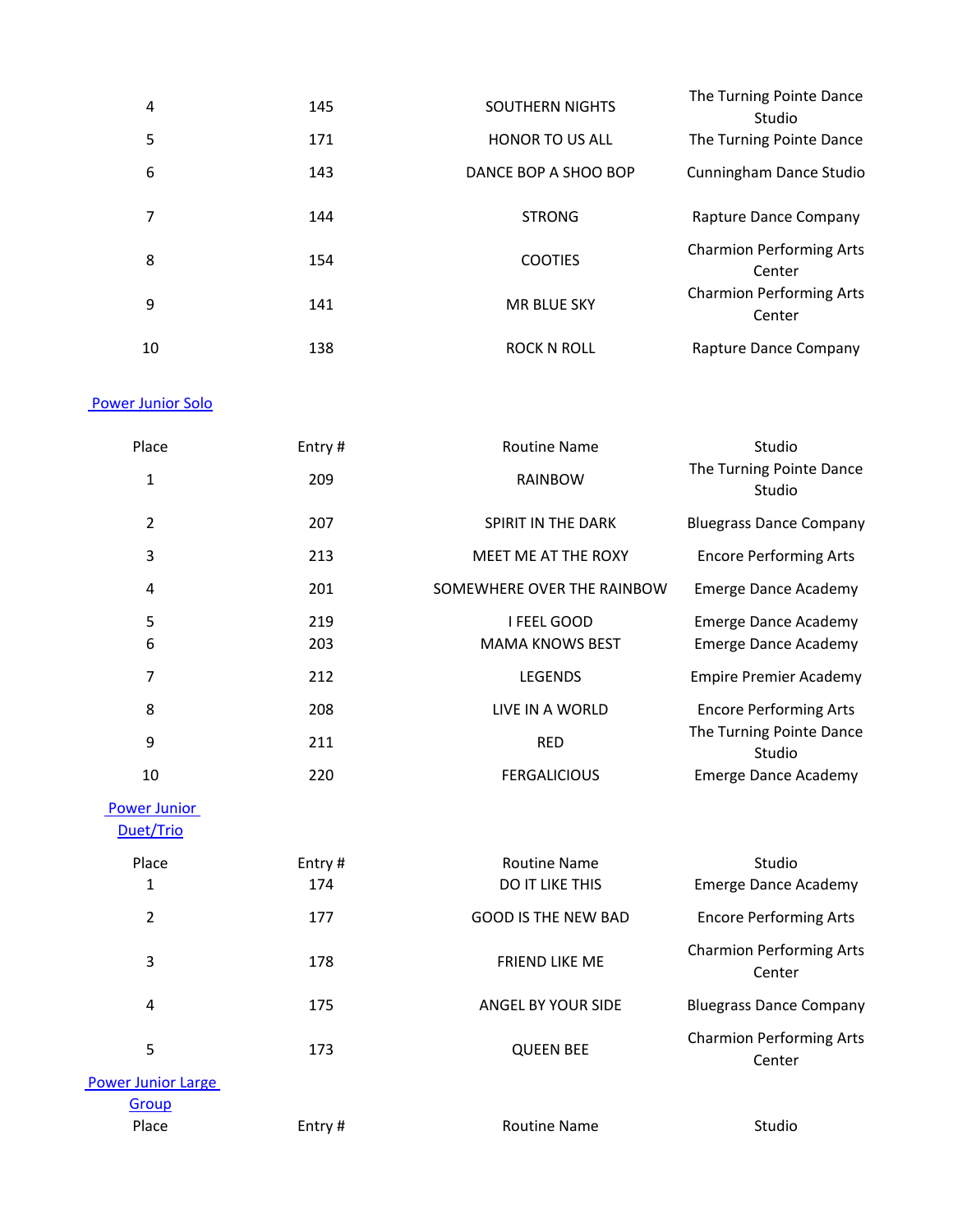| <b>Top Score</b>        | 148    | THE MUSES                   | <b>Bluegrass Dance Company</b>  |
|-------------------------|--------|-----------------------------|---------------------------------|
| <b>Power Junior</b>     |        |                             |                                 |
| Line/Production         |        |                             |                                 |
| Place                   | Entry# | <b>Routine Name</b>         | Studio                          |
| <b>Top Score</b>        | 146    | <b>NEWSIES</b>              | <b>MJM Studios</b>              |
| <b>Power Teen Solo</b>  |        |                             |                                 |
| Place                   | Entry# | <b>Routine Name</b>         | Studio                          |
| $\mathbf{1}$            | 387    | <b>GIMME GIMME</b>          | <b>Bluegrass Dance Company</b>  |
| $\overline{2}$          | 364    | <b>SOLO DANCING</b>         | shannon's studio II             |
| $\mathbf{3}$            | 357    | RHYTHM IN HER SHOE          | shannon's studio II             |
| 4                       | 367    | <b>QUEENS DON'T</b>         | <b>Emerge Dance Academy</b>     |
| 5                       | 365    | <b>JULEZ</b>                | <b>Empire Premier Academy</b>   |
| 6                       | 386    | <b>TAYLOR THE LATTE BOY</b> | shannon's studio II             |
| $\overline{7}$          | 358    | <b>HEALING THE SCARS</b>    | Rapture Dance Company           |
| 8                       | 383    | <b>GLORY</b>                | Maria's School of Dance         |
| 9                       | 374    | <b>TIGHTROPE</b>            | The Dance Company               |
| 10                      | 356    | <b>RUNAWAY BABY</b>         | <b>Emerge Dance Academy</b>     |
| <b>Power Teen</b>       |        |                             |                                 |
| Duet/Trio               |        |                             |                                 |
| Place                   | Entry# | <b>Routine Name</b>         | Studio                          |
| $\mathbf{1}$            | 241    | <b>KEEP ON MOVIN ON</b>     | <b>Empire Premier Academy</b>   |
| $\overline{2}$          | 246    | HOME TO YOU                 | Rapture Dance Company           |
| $\mathsf 3$             | 236    | <b>GROWN</b>                | <b>Encore Performing Arts</b>   |
| 4                       | 238    | FIT AS A FIDDLE             | <b>Encore Performing Arts</b>   |
| 5                       | 249    | $1 - 2 - 3$                 | <b>Encore Performing Arts</b>   |
| 6                       | 237    | <b>HOLY GROUND</b>          | Above the Barre Dance<br>Center |
| $\overline{7}$          | 244    | <b>HEAD ABOVE WATER</b>     | Above the Barre Dance<br>Center |
| 8                       | 235    | <b>SILHOUETTE</b>           | The Dance Company               |
| 9                       | 247    | COULD                       | Rapture Dance Company           |
| 10                      | 250    | <b>STAND UP</b>             | Maria's School of Dance         |
| <b>Power Teen Small</b> |        |                             |                                 |
| Group                   |        |                             |                                 |
| Place                   | Entry# | <b>Routine Name</b>         | Studio                          |
| $\mathbf{1}$            | 290    | YOU WILL BE FOUND           | Rapture Dance Company           |
| $\overline{2}$          | 288    | YOU MAKE MY HEART POUND     | Maria's School of Dance         |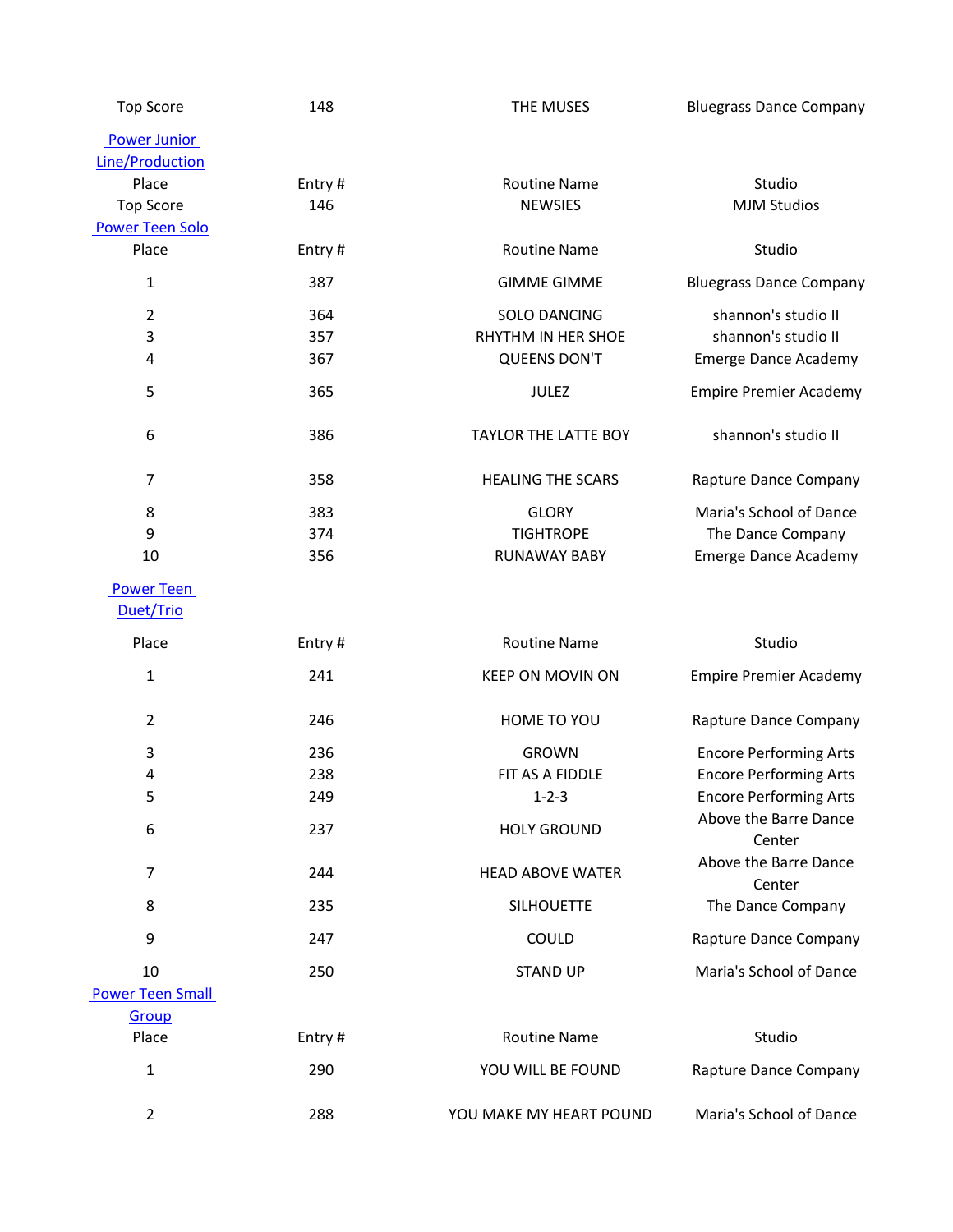| 3                                           | 304    | <b>HANDS</b>               | Maria's School of Dance         |
|---------------------------------------------|--------|----------------------------|---------------------------------|
| <b>Power Teen Large</b><br>Group            |        |                            |                                 |
| Place                                       | Entry# | <b>Routine Name</b>        | Studio                          |
| $\mathbf{1}$                                | 302    | <b>QUIET UPTOWN</b>        | Above the Barre Dance<br>Center |
| $\overline{2}$                              | 287    | <b>SHAWTY GET LOOSE</b>    | <b>Bluegrass Dance Company</b>  |
| 3                                           | 310    | <b>NEVER FORGET</b>        | <b>Bluegrass Dance Company</b>  |
| <b>Power Teen</b><br><b>Line/Production</b> |        |                            |                                 |
| Place                                       | Entry# | <b>Routine Name</b>        | Studio                          |
| <b>Top Score</b>                            | 301    | <b>SEVEN</b>               | Rapture Dance Company           |
| <b>Power Senior Solo</b>                    |        |                            |                                 |
| Place                                       | Entry# | <b>Routine Name</b>        | Studio                          |
| $\mathbf{1}$                                | 34     | <b>BREATHE AGAIN</b>       | <b>Bluegrass Dance Company</b>  |
| $\overline{2}$                              | 23     | STRONGER THAN YOU KNEW     | Rapture Dance Company           |
| $\mathbf{3}$                                | 30     | <b>DREAMS</b>              | <b>Emerge Dance Academy</b>     |
| $\overline{4}$                              | 15     | <b>GET THROUGH THIS</b>    | Rapture Dance Company           |
| 5                                           | 25     | <b>FALLING APART</b>       | <b>Bluegrass Dance Company</b>  |
| 6                                           | 22     | CAN'T HELP FALLING IN LOVE | Above the Barre Dance<br>Center |
| $\overline{7}$                              | 53     | SIN                        | <b>Bluegrass Dance Company</b>  |
| 8                                           | 46     | <b>MAMA MAKES THREE</b>    | <b>Encore Performing Arts</b>   |
| 9                                           | 54     | <b>GIMME MORE</b>          | Above the Barre Dance<br>Center |
| 10                                          | 52     | AIN'T GOT FAR TO GO        | <b>Emerge Dance Academy</b>     |
| 11                                          | 31     | <b>STRONGER</b>            | Maria's School of Dance         |
| 12                                          | 36     | <b>SLIDE</b>               | <b>Emerge Dance Academy</b>     |
| 13                                          | 17     | <b>WISHING WELL</b>        | shannon's studio II             |
| 14                                          | 51     | REMEDY                     | <b>Emerge Dance Academy</b>     |
| 15                                          | 48     | <b>WHEREVER HE AIN'T</b>   | <b>Bluegrass Dance Company</b>  |
| <b>Power Senior</b>                         |        |                            |                                 |

[Duet/Trio](/dsv2/admin/score_list.php?events_reportsID=44)

Place Entry # Entry # Routine Name Changes and Studio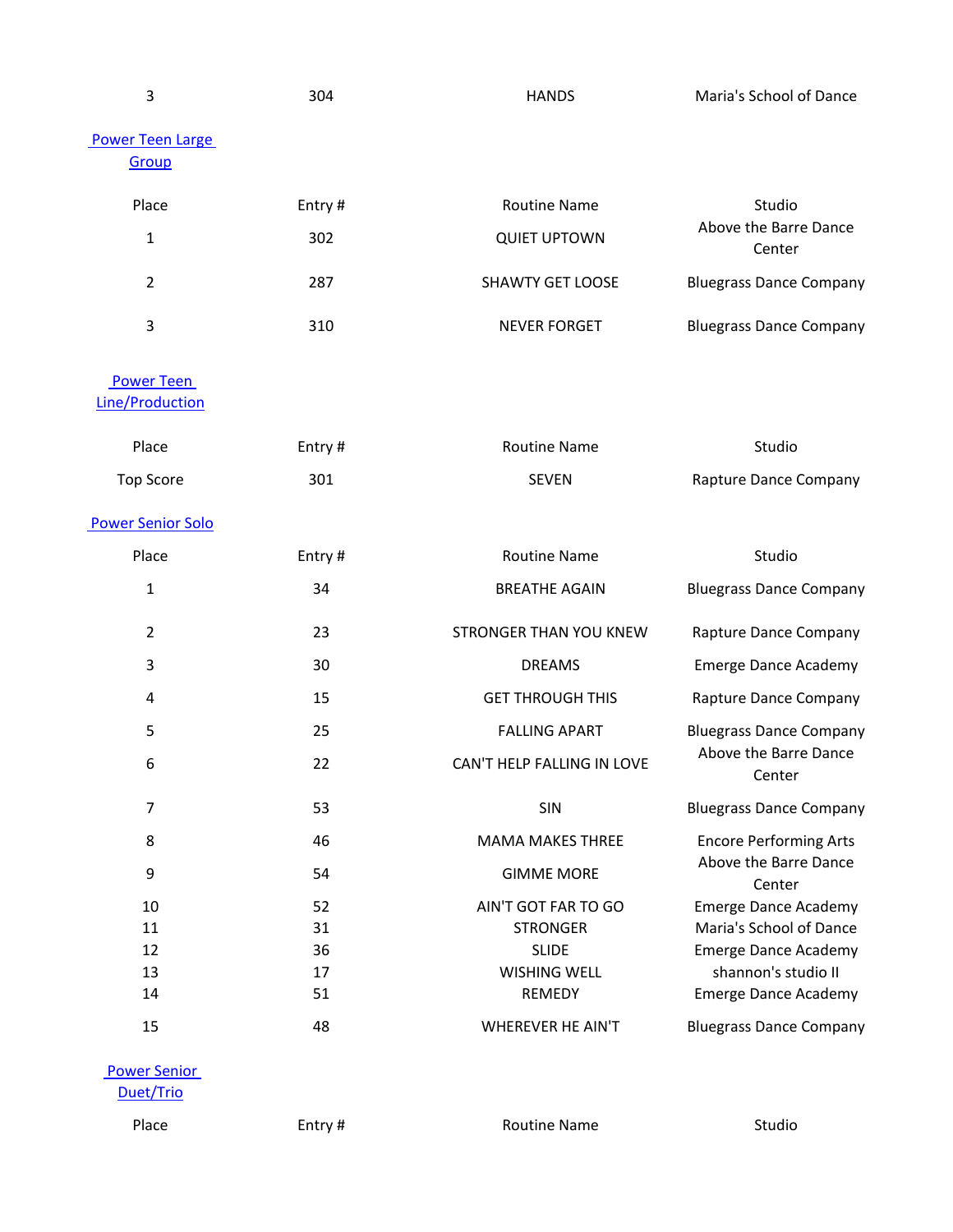| $\mathbf{1}$                      | 257    | <b>CELLOOPA</b>            | The Dance Company                         |
|-----------------------------------|--------|----------------------------|-------------------------------------------|
| $\overline{2}$                    | 263    | PARADISE                   | Miami Valley Dance<br>Academy             |
| 3                                 | 259    | <b>ALL I WANT</b>          | <b>Bluegrass Dance Company</b>            |
| 4                                 | 258    | <b>MANEATER</b>            | <b>Bluegrass Dance Company</b>            |
| 5                                 | 268    | SHOUTING IN THE LIBRARY    | Maria's School of Dance                   |
| <b>Power Senior Small</b>         |        |                            |                                           |
| Group                             |        |                            |                                           |
| Place                             | Entry# | <b>Routine Name</b>        | Studio                                    |
| 1                                 | 327    | <b>ACRE OF LAND</b>        | The Dance Company                         |
| $\overline{2}$                    | 315    | ABRACADABRA                | The Dance Company                         |
| 3                                 | 289    | LEAVE A LIGHT ON           | Miami Valley Dance<br>Academy             |
| $\overline{4}$                    | 318    | <b>DELIGHT</b>             | Above the Barre Dance<br>Center           |
| 5                                 | 311    | HOW WILL I KNOW            | Maria's School of Dance                   |
| <b>Power Senior Large</b>         |        |                            |                                           |
| Group                             |        |                            |                                           |
| Place                             | Entry# | <b>Routine Name</b>        | Studio                                    |
| $\mathbf 1$                       | 317    | CAUGHT RED HANDED          | <b>Bluegrass Dance Company</b>            |
| $\overline{2}$                    | 291    | TAKE ME TO CHURCH          | <b>Charmion Performing Arts</b><br>Center |
| <b>Energy Junior Solo</b>         |        |                            |                                           |
| Place                             | Entry# | <b>Routine Name</b>        | Studio                                    |
| $\mathbf{1}$                      | 223    | <b>SMALL WORLD</b>         | The Turning Pointe Dance<br>Studio        |
| $\overline{2}$                    | 222    | STEPPIN' OUT WITH MY BABY  | Cunningham Dance Studio                   |
| 3                                 | 221    | <b>SMILE</b>               | <b>Emerge Dance Academy</b>               |
| 4                                 | 216    | CAN'T TAKE MY EYES OFF YOU | <b>Emerge Dance Academy</b>               |
| 5                                 | 217    | <b>NEW ATTITUDE</b>        | <b>Emerge Dance Academy</b>               |
| <b>Energy Junior</b><br>Duet/Trio |        |                            |                                           |
| Place                             | Entry# | <b>Routine Name</b>        | Studio                                    |
| <b>Top Score</b>                  | 179    | <b>SELLER OF FLOWERS</b>   | The Turning Pointe Dance<br>Studio        |
| <b>Energy Teen Solo</b>           |        |                            |                                           |
| Place                             | Entry# | <b>Routine Name</b>        | Studio                                    |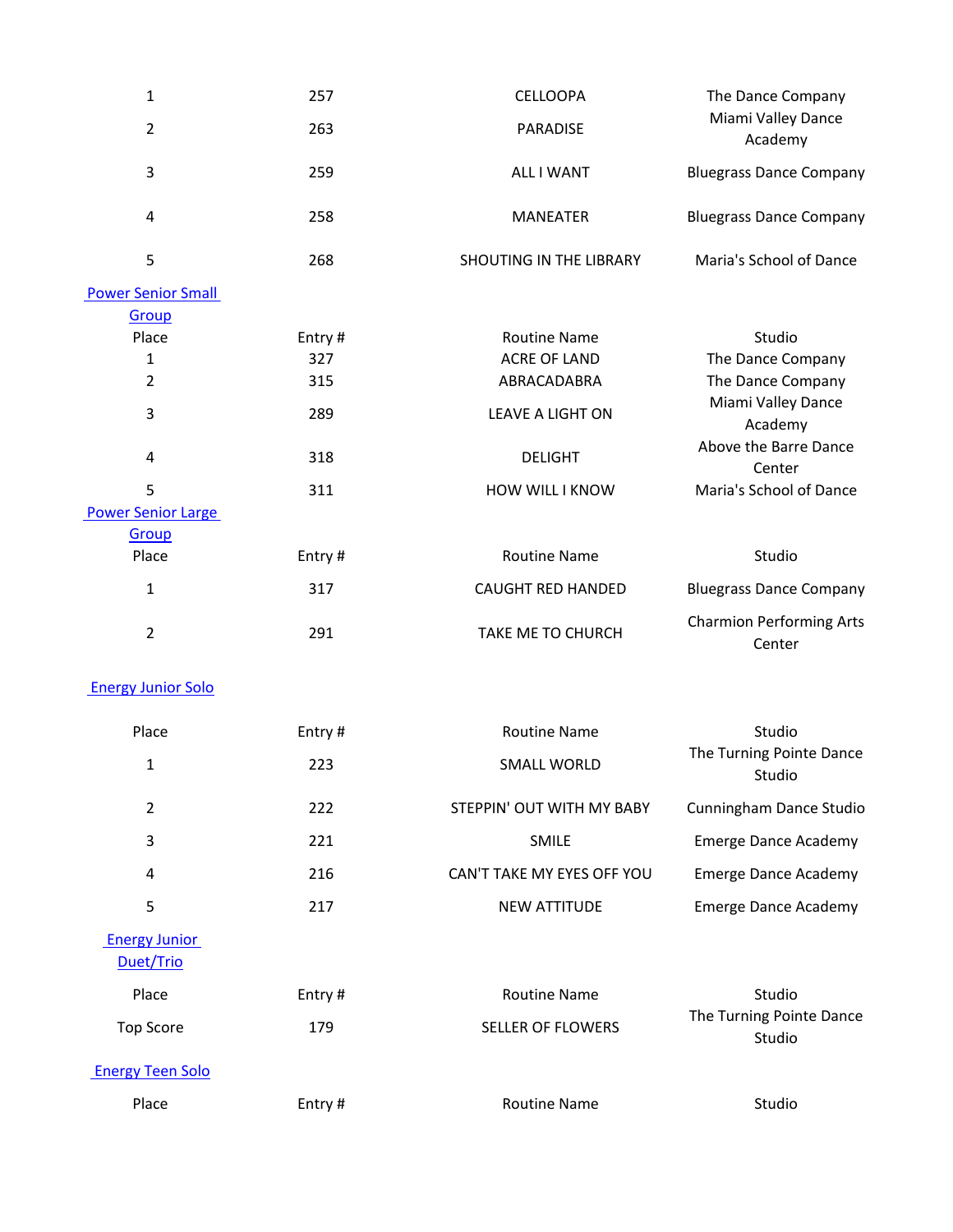| $\mathbf{1}$              | 405    | <b>HEY MA</b>               | Rapture Dance Company              |
|---------------------------|--------|-----------------------------|------------------------------------|
| $\overline{2}$            | 404    | <b>HEAVENS DOOR</b>         | Rapture Dance Company              |
| $\mathbf{3}$              | 395    | <b>SMOOTH CRIMINAL</b>      | <b>MJM Studios</b>                 |
| 4                         | 398    | <b>EMPIRE STATE OF MIND</b> | <b>Emerge Dance Academy</b>        |
| 5                         | 407    | <b>BROKEN</b>               | <b>Emerge Dance Academy</b>        |
| 6                         | 408    | <b>LOSE IT ALL</b>          | <b>Emerge Dance Academy</b>        |
| $\overline{7}$            | 409    | <b>WHAT A FEELING</b>       | <b>Emerge Dance Academy</b>        |
| 8                         | 394    | <b>HERE</b>                 | <b>Emerge Dance Academy</b>        |
| 9                         | 403    | <b>FIRE ON FIRE</b>         | The Turning Pointe Dance<br>Studio |
| 10                        | 396    | <b>REY OF LIGHT</b>         | The Turning Pointe Dance<br>Studio |
| <b>Energy Teen</b>        |        |                             |                                    |
| Duet/Trio                 |        |                             |                                    |
| Place                     | Entry# | <b>Routine Name</b>         | Studio                             |
| 1                         | 253    | <b>TOTAL ECLIPSE</b>        | <b>Emerge Dance Academy</b>        |
| $\overline{2}$            | 239    | WOMANIZER                   | <b>Emerge Dance Academy</b>        |
| <b>Energy Teen Small</b>  |        |                             |                                    |
| Group                     |        |                             |                                    |
| Place                     | Entry# | <b>Routine Name</b>         | Studio                             |
| 1                         | 299    | I FEEL LIKE I'M DROWNING    | <b>MJM Studios</b>                 |
| $\overline{2}$            | 274    | <b>HOME</b>                 | The Turning Pointe Dance<br>Studio |
| <b>Energy Teen Large</b>  |        |                             |                                    |
| Group                     |        |                             |                                    |
| Place                     | Entry# | <b>Routine Name</b>         | Studio                             |
| $\mathbf{1}$              | 305    | <b>SHADOW LAND</b>          | The Turning Pointe Dance<br>Studio |
| $\overline{2}$            | 298    | HEARTBREAKER                | The Turning Pointe Dance           |
|                           |        |                             | Studio                             |
| 3                         | 286    | SKY FULL OF CLOVER          | The Turning Pointe Dance<br>Studio |
| <b>Energy Senior Solo</b> |        |                             |                                    |
| Place                     | Entry# | <b>Routine Name</b>         | Studio                             |
| 1                         | 62     | <b>BODY LANGUAGE</b>        | Rapture Dance Company              |
| $\overline{2}$            | 65     | <b>CRAZY FOR YOU</b>        | Rapture Dance Company              |
| 3                         | 77     | REMEMBER                    | <b>Emerge Dance Academy</b>        |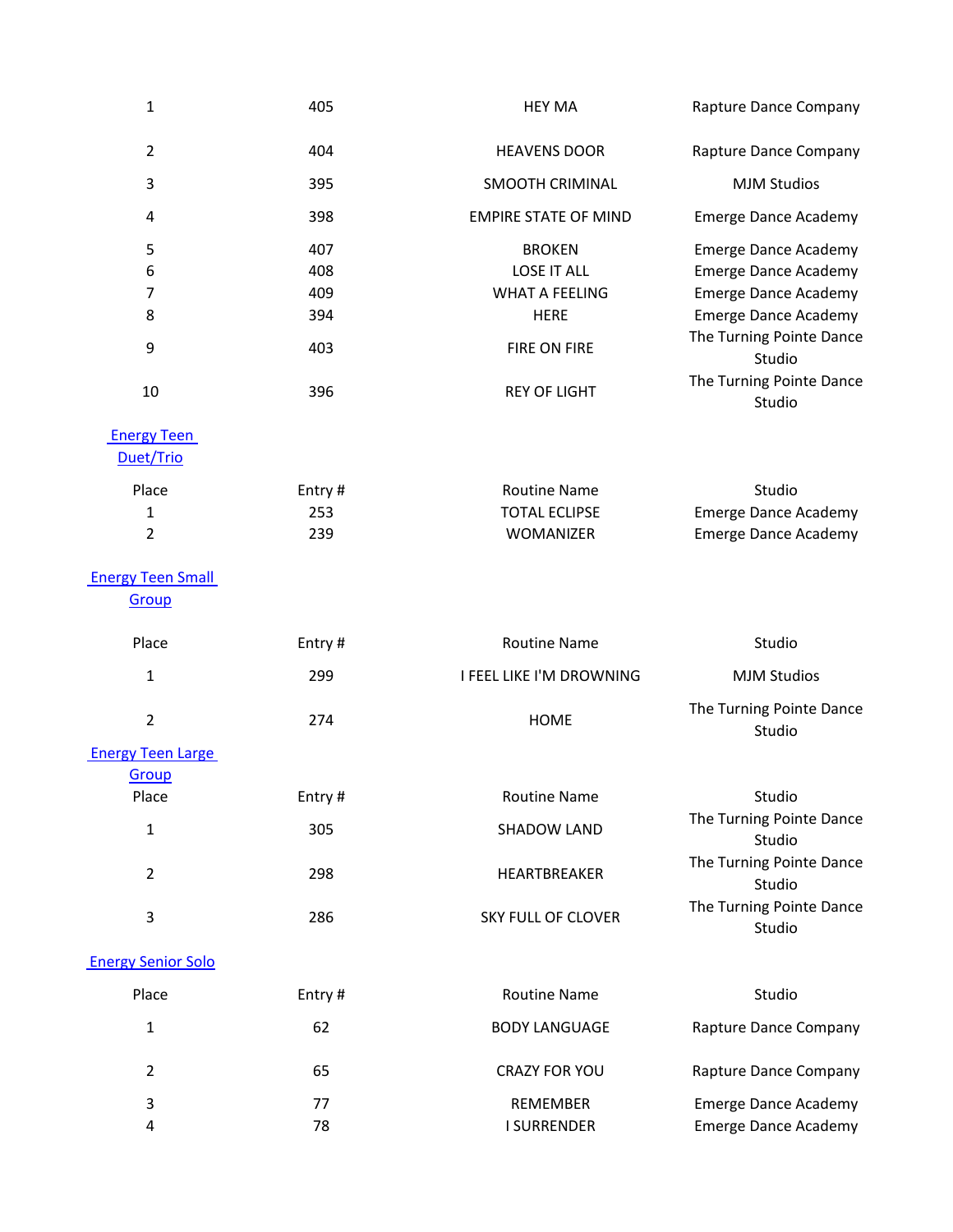| 5                                                | 60     | <b>NO DIGGITY</b>          | Rapture Dance Company              |
|--------------------------------------------------|--------|----------------------------|------------------------------------|
| 6                                                | 57     | FOR LOVE                   | Rapture Dance Company              |
| 7                                                | 59     | <b>SUCKER</b>              | <b>MJM Studios</b>                 |
| 8                                                | 66     | NOTE TO GOD                | The Turning Pointe Dance<br>Studio |
| $\boldsymbol{9}$                                 | 72     | <b>ASHES</b>               | The Turning Pointe Dance<br>Studio |
| 10                                               | 61     | <b>MAMA'S BROKEN HEART</b> | <b>MJM Studios</b>                 |
| <b>Energy Senior</b><br>Duet/Trio                |        |                            |                                    |
| Place                                            | Entry# | <b>Routine Name</b>        | Studio                             |
| $\mathbf{1}$                                     | 267    | RUNNING THROUGH THE SHADOW | Rapture Dance Company              |
| $\overline{2}$                                   | 272    | WOULD I STILL HAVE YOU     | Rapture Dance Company              |
| 3                                                | 271    | PURE LOVE                  | <b>Emerge Dance Academy</b>        |
| <b>Energy Senior Small</b>                       |        |                            |                                    |
| Group<br>Place                                   | Entry# | <b>Routine Name</b>        | Studio                             |
|                                                  |        |                            |                                    |
| $\mathbf 1$                                      | 295    | <b>BETTY JANE</b>          | Rapture Dance Company              |
| $\overline{2}$                                   | 281    | <b>WITHOUT YOU</b>         | Rapture Dance Company              |
| $\mathbf{3}$                                     | 324    | DOWN IN MEXICO             | Rapture Dance Company              |
| $\overline{4}$                                   | 312    | <b>TWISTED GAMED</b>       | <b>MJM Studios</b>                 |
| 5                                                | 319    | <b>WORDS LEFT UNSAID</b>   | Rapture Dance Company              |
| <b>Energy Senior</b><br><b>Large Group</b>       |        |                            |                                    |
| Place                                            | Entry# | <b>Routine Name</b>        | Studio                             |
| <b>Top Score</b>                                 | 307    | IN TOO DEEP                | Rapture Dance Company              |
| <b>Industry Dance</b><br><b>Awards Best Jazz</b> |        |                            |                                    |
| Place                                            | Entry# | <b>Routine Name</b>        | Studio                             |

1 324 324 DOWN IN MEXICO Rapture Dance Company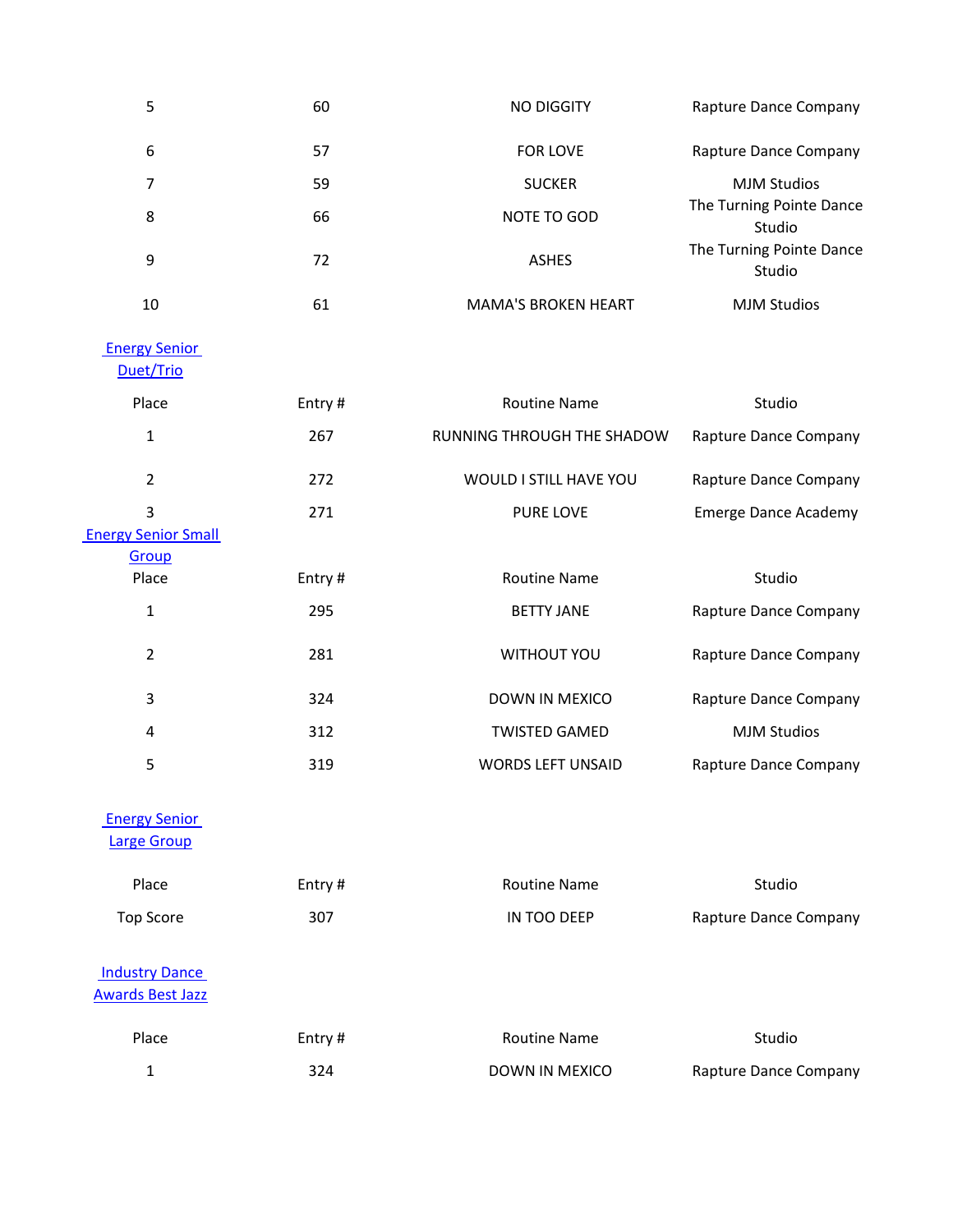# **Industry Dance** [Awards Best](/dsv2/admin/score_list.php?events_reportsID=89)  [Lyrical/Modern/Con](/dsv2/admin/score_list.php?events_reportsID=89) [temporary](/dsv2/admin/score_list.php?events_reportsID=89)

| Place                      | Entry# | <b>Routine Name</b>      | Studio                             |
|----------------------------|--------|--------------------------|------------------------------------|
| $\mathbf{1}$               | 295    | <b>BETTY JANE</b>        | Rapture Dance Company              |
| <b>Industry Dance</b>      |        |                          |                                    |
| <b>Awards Best</b>         |        |                          |                                    |
| <b>Musical</b>             |        |                          |                                    |
| Theater/Novelty/Ch         |        |                          |                                    |
| aracter                    |        |                          |                                    |
| Place                      | Entry# | <b>Routine Name</b>      | Studio                             |
| $\mathbf{1}$               | 305    | <b>SHADOW LAND</b>       | The Turning Pointe Dance           |
|                            |        |                          | Studio                             |
| <b>Industry Dance</b>      |        |                          |                                    |
| <b>Awards Best</b>         |        |                          |                                    |
| Open/Acro/Ballet           |        |                          |                                    |
| Place                      | Entry# | <b>Routine Name</b>      | Studio                             |
| $\mathbf 1$                | 298    | HEARTBREAKER             | The Turning Pointe Dance<br>Studio |
| <b>Industry Dance</b>      |        |                          |                                    |
| <b>Awards Best Tap</b>     |        |                          |                                    |
| Place                      | Entry# | <b>Routine Name</b>      | Studio                             |
| $\mathbf{1}$               | 312    | <b>TWISTED GAMED</b>     | <b>MJM Studios</b>                 |
| <b>People's Choice</b>     |        |                          |                                    |
| Award<br>Place             | Entry# | <b>Routine Name</b>      | Studio                             |
| $\mathbf{1}$               | 299    | I FEEL LIKE I'M DROWNING | <b>MJM Studios</b>                 |
|                            |        |                          |                                    |
| <b>Highest Scoring</b>     |        |                          |                                    |
| <b>Solo of Competition</b> |        |                          |                                    |
| Place                      | Entry# | <b>Routine Name</b>      | Studio                             |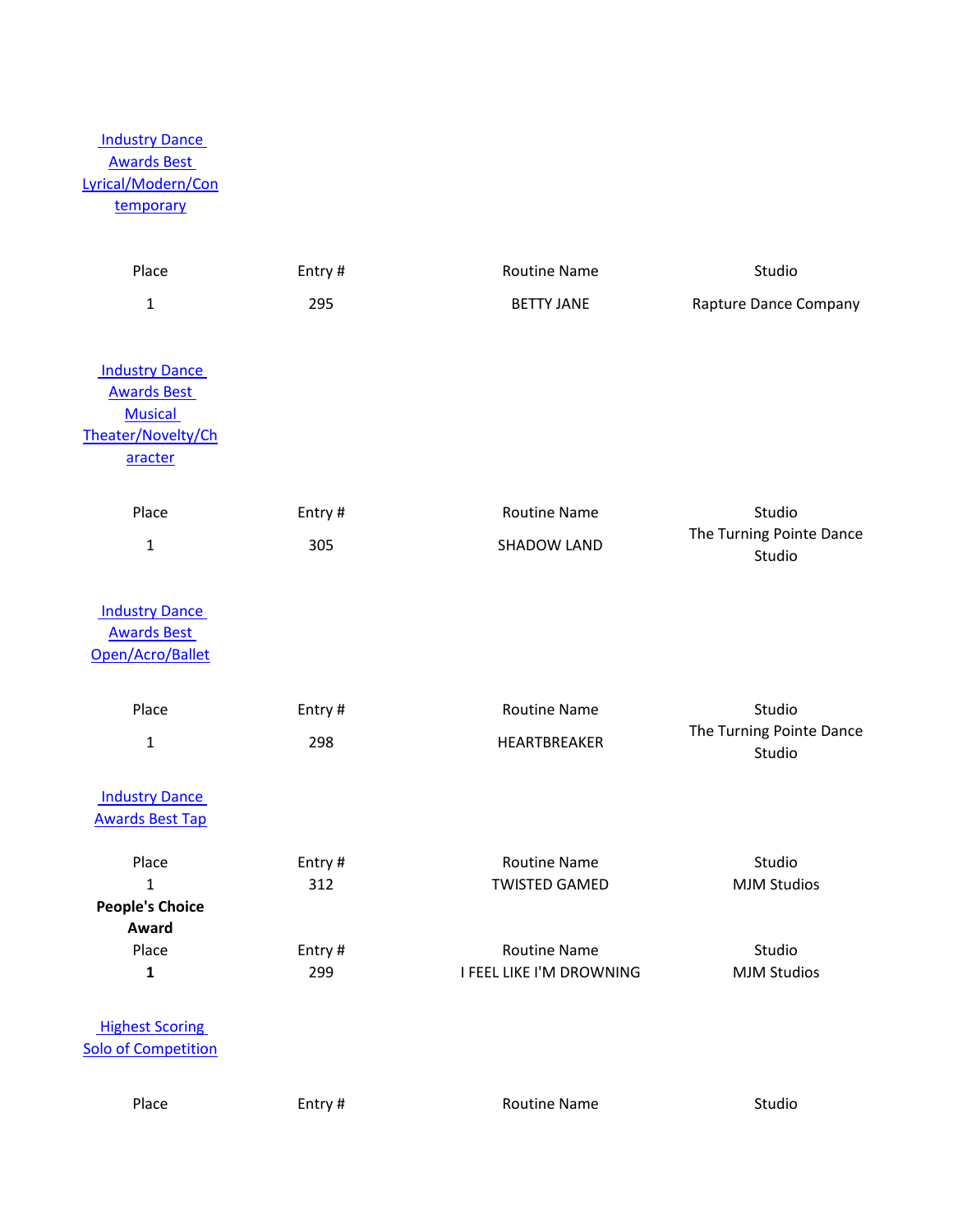| $\mathbf 1$                                                | 405                   | <b>HEY MA</b>                   | Rapture Dance Company |
|------------------------------------------------------------|-----------------------|---------------------------------|-----------------------|
| <b>Highest Scoring</b><br><b>Group of</b><br>Competition   |                       |                                 |                       |
| Place                                                      | Entry#                | <b>Routine Name</b>             | Studio                |
| $\mathbf 1$                                                | 295                   | <b>BETTY JANE</b>               | Rapture Dance Company |
| <b>Energy Elite</b><br><b>Experience</b><br><b>Winners</b> |                       |                                 |                       |
| Entry#                                                     | <b>Entry Name</b>     | Studio                          |                       |
| 146                                                        | <b>Newsies</b>        | <b>MJM Studios</b>              |                       |
| 239                                                        | Womanizer             | <b>Emerge Dance Company</b>     |                       |
| 289                                                        | Leave A Light On      | Miami Valley Dance Company      |                       |
| 291                                                        | Take Me To Church     | Charmion Performing Arts Center |                       |
| 296                                                        | Going Gaga            | Above The Barre Dance Center    |                       |
| 297                                                        | Skyscraper            | Maria's School Of Dance         |                       |
| 293                                                        | Achilles              | <b>MJM Studios</b>              |                       |
| 301                                                        | Seven                 | Rapture Dance Company           |                       |
| 310                                                        | Never Forget          | <b>Bluegrass Dance Company</b>  |                       |
| 314                                                        | Welcome To Wonderland | The Turning Pointe Dance Studio |                       |
| <b>ADCC Studio Of</b><br><b>Excellence</b>                 |                       |                                 |                       |
| <b>Improv Dance Off</b><br><b>Winners</b><br>11 and Under  |                       | Charmion Performing Arts Center |                       |
| Shyla Bihzer<br>Photogenic<br>11 and Under                 |                       | The Dance Company               |                       |